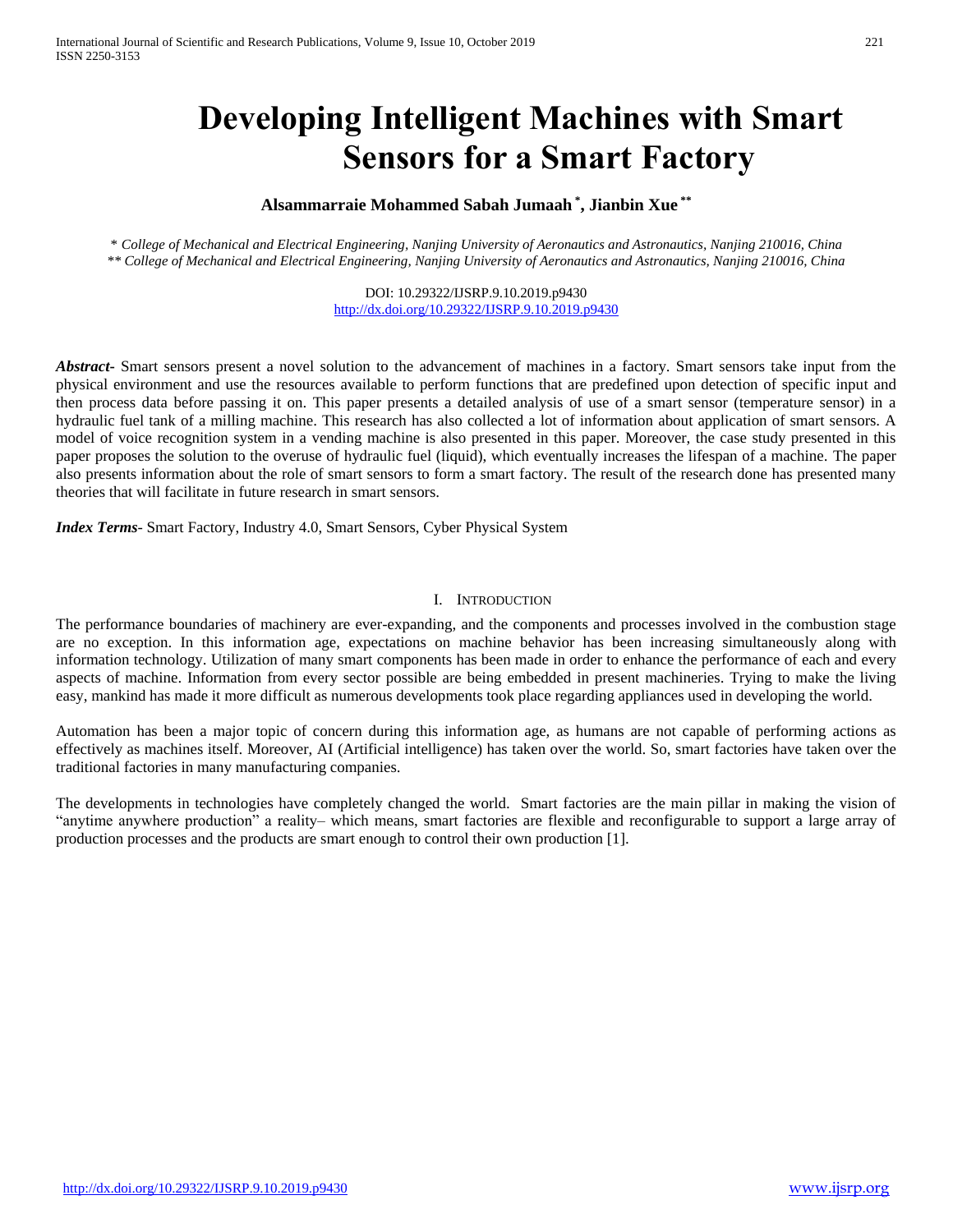

*Figure 1 A smart factory system*

Smart factories are a reality now. Smart factories help in reducing maintenance costs and ensuring quality in the manufacturing process. For example: Nowadays, furniture be configured on the Internet. People can freely select, combine, and ordere the dimensions, design elements and the type of wood they want. The customer order reaches the production system and the machines via the Internet. Intelligent sensors are embedded in the machines so that the controller can parameterize appropriately for the particular product and then automatically produce the desired piece of furniture. Using a closed loop feedback system, production, inspection, packaging and dispatch all take place according to the individual order – and without any manual interventions. This waw, the customer receives their personal one-off piece at the price of a mass-produced item.

## II. LITERATURE REVIEW

Smart Sensor is a technique developed in the 1970's. During that time, processing capabilities was very far from the complexity needed in advanced warning systems and infrared surveillance. It was because of the enormous amount of noise/unwanted signals emitted by operating scenario especially in military application. Thus, this led to the development of smart sensors. The smart sensors technology was still restricted within a close military environment, finally exploding in applications and performances in the 1990s [2].

Smart Sensors are widely used in manufacturing industry these days. Research paper by Dargahi [3] includes the most recent advancements in the design/manufacturing of various tactile sensors. The paper also includes the applications od smart sensors in different industries. He presented the application of smart sensors in different fields like: medical, agricultural/livestock and food, grippers/manipulators design, prosthetic, and environmental studies. Robert [4] presented the reflections of structured working groups that are concerned with the problem of the definition of smart sensors and actuators. He also presented about the integration of these components into industrial processes. The concept of integrated smart sensors (ISS) is described by Huijsing [5]. When sensors and circuits are combined in microelectronic chips with standardized digital bus output, the concept is called ISS. The paper analyzed the fact that large-scale sensor applications can only be made economically feasible if the sensors are ISS.

With the development in technologies and globalization, local industries are challenged by products from all around the world. This has pushed the manufacturing sector to its next transformation – predictive manufacturing. In order to become more competitive, manufacturers need to embrace emerging technologies, such as advanced analytics and cyber-physical system-based approaches, to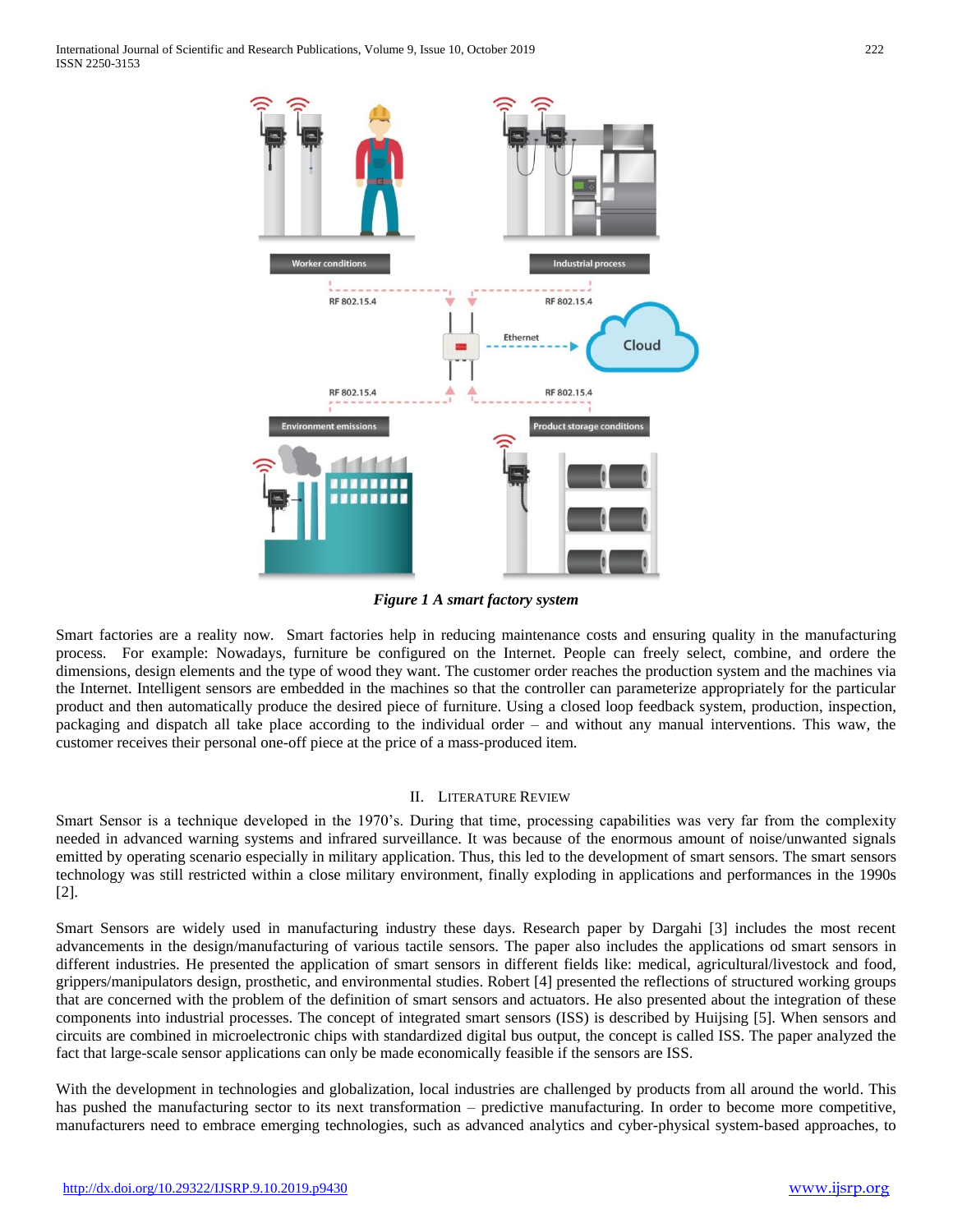improve their efficiency and productivity. [6] For manufacturing industries to be up-to-date with the existing technology, smart sensors must be installed in the industries.

Smart factory is a concept that came into light due to the globalization of manufacturing industries. Many factors led to the development of the concept: smart factory. Lucke [7] enlisted some of those factors:

- Trend in manufacturing systems design- sustainable design, ubiquitous manufacturing, emergent synthesis, service engineering, value creation, cost engineering, and so on.
- New applications for manufacturing systems medical, life-science, optics, NEMS, etc.
- Intelligent use of advanced methods and new materials new manufacturing process technologies, high-hardness materials, bio-medical materials, etc.
- Integration and control for new machines compound machine tools, rapid prototyping, printing process integration, etc.

In agreement with Giachino [8], increase in the availability and numerous application of cheap sensors have allowed people to explore beyond their imagination the usage of smart sensors. In order to meet the designer's requirement, more advanced sensors are being developed. Sensors have been more enhanced in performance and cheaper as the production efficiency has been increasing simultaneously.

Sim [9] explains that new approach towards on-board computation and wireless communication capabilities has made quite a contribution in making the cost of smart sensors with reasonable price resulting more practical use on large civil structures as well. Also in accordance with J -M Favennec [10], technological advancement in the field of microelectronics has a huge impact on the innovation of intelligent sensor.

B. F. Spencer Jr [11] has analyzed how the Microprocessor and wireless communications equipped with smart sensors has the power to alter the vision on the monitoring and controlling the infrastructures around us. And as researched by him, a 2002 National Research Council report illustrated that the use of networked systems of advanced computers and sensors throughout the world could be able to dominate the human civilization.

In accordance with K Najafi [12], Smart sensors can be explained as those sensors which hand over analog or digital signals after receiving the input signal in various form, addressing and transferring data through a bidirectional digital bus and controlling and computing of the data generated by the sensors.

More emphasis can be paid to wireless smart sensors as well because, as according to Al-Ali [13], it is getting more popular in telemonitoring, tracking, automation, and other industrial places. Wireless sensors are basically just a sensor without wires which are powerful enough to collect data regarding velocity, pressure, temperature, and so on which are very useful parameters in order to proceed in fields that work with cyber physical systems. Measurements from various channels and adjustments to support decision making can be performed using these sensors.

In accordance with IEEE 1451, Gervais-Ducouret [14] explains that smart sensonrs are the sensors with small memory and standardized physical connection which allows the communication with the microprocessor and the data network. According to Gervais – Ducouret himself, smart sensors are basically a combination of sensors which conducts signal manipulates embedded algorithms and has digital interface.

Not only in industrial areas, smart sensor has been playing quite a role in human kind and its health as well. As Quazi [15] explains, sensors capable of detecting emotions generated by human has been developed which are based on physiological parameters received by the sensors. Sensors are being capable of monitoring heart rate, skin conductance, and human temperature constantly. The signals gained by the sensors are then stored in the memory for further analysis and increase the probability by detecting obvious patterns. Many algorithms has been developed in order to reduce the error using clustering techniques and regression. Till now, the results have been fruitful and shows a positive potential in monitoring the physiological parameters.

In Laguerre neural network-based smart sensors for wireless sensor networks, as said by Patra [16], a wireless sensor network equipped with motes, which are simply nodes which communicates with other nodes from the data collected by the sensors. Since it is important for the sensor to provide the information as accurate as possible, careful attention shall be paid in harsh environments. And in order to accomplish that, Laguerre neural networks (LaNN) is used to adjust the nonlinearity automatically, and provide linearized sensor output regardless of the harsh environment. According to Robert [17], smart sensors and smart actuators are getting common in both daily lives as well as in industrial environments.

Previous researches in smart sensors have provided us with many information needed to perform this research. With the technological advancement, traditional machines are being replaced or updated to smart machines. As presented in the previous researches done by many researchers, smart machines are being developed with a lot of improvement in smart sensors.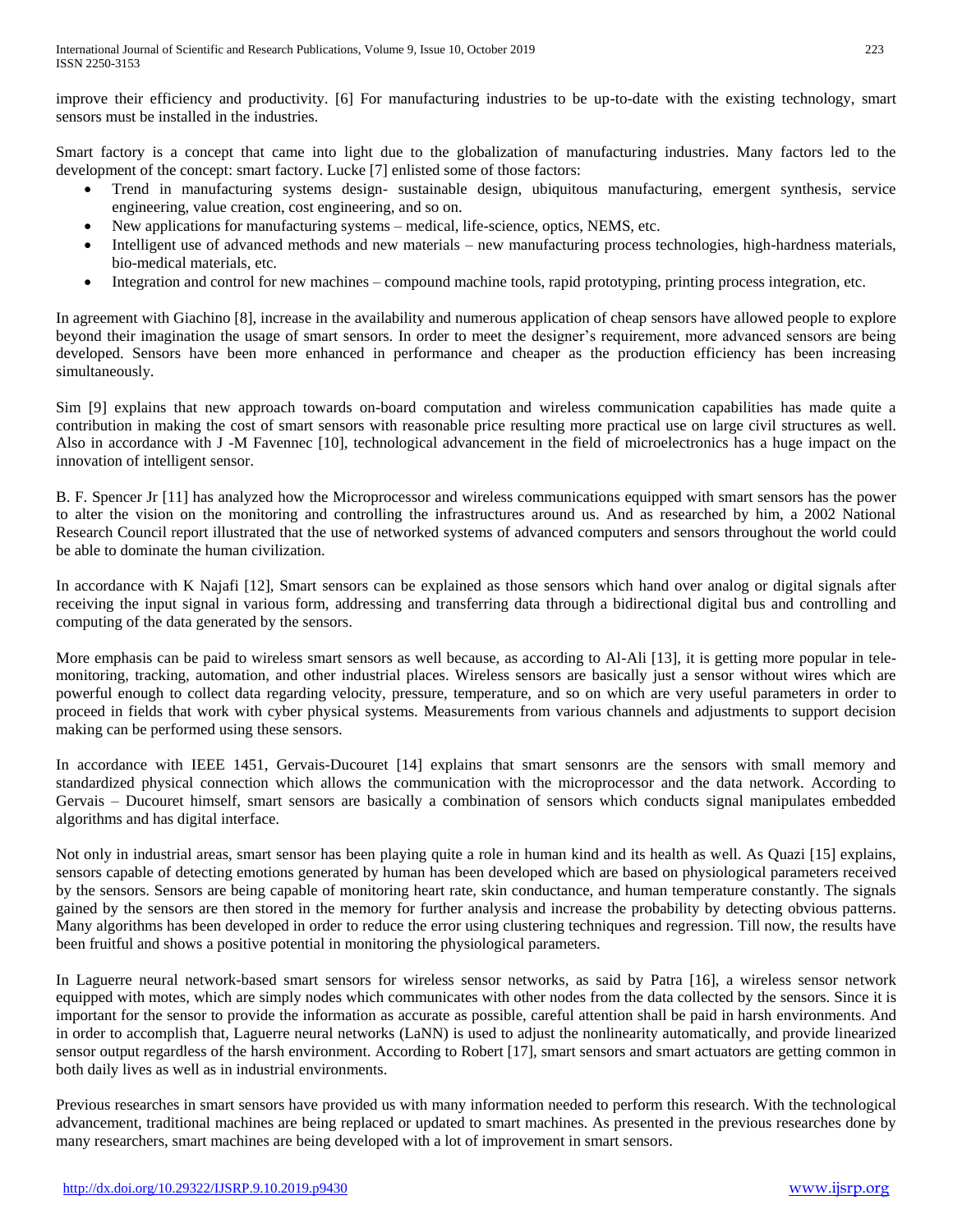## III. METHODOLOGY

## **3.1 Smart Sensors**

A sensor is a device that is capable of responding to a stimulus and produces an electrical signal that corresponds to the stimulus. Traditional sensors provide output signals which have to be interpreted further to understand what the sensors are registering. A smart sensor consists of a sensing element, a signal processor, and a microprocessor all coupled into a single system. [18] Traditional sensors are a part of an open feedback system, where the sensor does the required action, as predetermined, regardless of the present system. Whereas, smart sensors are a part of a closed feedback system, where the sensor only does the required action, in consideration to the present system.

The basic architectural components of smart sensor node is shown in figure 2. Changes in parameters are sensed by sensing unit, digital signals are generated by signal conditioning circuitry from electrical signal. Analog to digital conversion is performed and this input is given to processing units or application programs. Task processing is done by memory unit and communication with base station or sensors or sinks in Wireless Sensor Network (WSN) is done by transceivers. [19]



*Figure 2 Basic architectural components of a smart sensor node*

Smart sensor is a very important aspect for Industry 4.0. Use of smart sensors can ensure the Cyber Physical System (CPS) to be possible. CPS in a manufacturing system helps to attain the maximum performance of a system. New concepts such as Industrial Internet, Internet of Things (IoT), Cloud Based manufacturing and Intelligent manufacturing are designed for this digitally animated image and are usually accompanied by the concept of the Fourth Industrial Revolution or Industry 4.0 vision. All structures, internet and support technologies, human and machine agents, materials, products, production lines and processes, serve as the backbone to create new organizational boundaries and process the intelligent, connected and elegant value of the latest technological developments.

The advantages of smart sensors in manufacturing can be found in three categories, process monitoring and diagnostics, condition based monitoring, and product quality monitoring. [20] Smart sensor are able to recognize any deviation from the normal process parameters and take necessary control action. They also monitor the performance of periodic or continuous measurements on parameters that are used indicate the condition of a component. With the help of smart sensors, quality control of parts is also less time consuming.

Smart sensors are those sensors that hold embedded [microprocessors](https://www.mepits.com/tutorial/79/Microprocessor/Microprocessor) and, hold the potentiality to monitor, examine and maintain a particular system. In other words, a smart sensor is a device that takes input from the physical environment and uses built-in compute resources to perform predefined functions upon detection of specific input and then process data before passing it on.

Smart sensors not only enable more accurate and automated collection of environmental data, but also have less erroneous [noise](http://whatis.techtarget.com/definition/noise) amongst the accurately recorded information. These devices are used for control mechanisms and monitoring in a wide variety of environments including battlefield reconnaissance, smart grids, exploration and a great number of science applications. The smart sensor is also a crucial and integral part of the Internet of Things (IoT). Smart sensors can be implementated as one of the components of a wireless sensor and actuator network [\(WSAN\)](http://whatis.techtarget.com/definition/WSAN-wireless-sensor-and-actuator-network) whose [nodes](http://searchnetworking.techtarget.com/definition/node) can number in the thousands. Each of those nodes are connected with one or more other sensors and individual [actuators](http://searchmanufacturingerp.techtarget.com/definition/actuator) as well as [sensor hubs.](http://whatis.techtarget.com/definition/sensor-hub)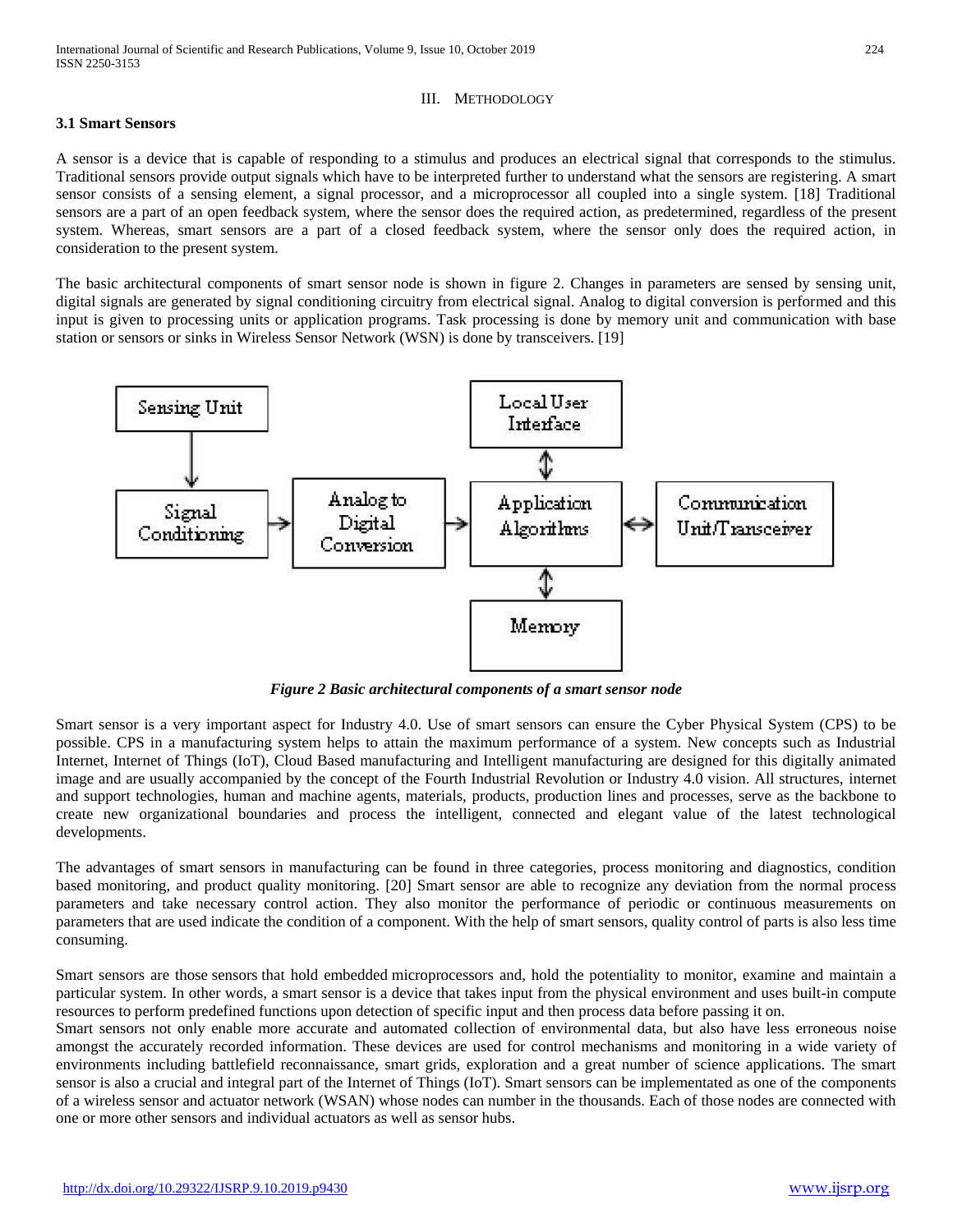

*Figure 3 Smart sensors system*

The smart sensors have wider intelligence ability when compared to the traditional sensors. This is the main difference between the traditional sensors and smart sensors. The common function of a normal sensor is to sense information and then transform it in the form of electrical signals. The normal sensors have three main parts which are

- Sensing element (Transistor, Capacitors, and Photo Diode etc.)
- Conduction of signals and processing
- Sensor Interface

#### **3.2 Applications of Smart Sensors**

**Communication:** Smart sensors are used to convey or exchange certain information. This is one of the basic applications of smart sensor as they provide information about possible thing that they are sensing.

**Multi Sensing:** Smart sensors are versatile They can sense more than one physical quantity or chemical reaction and then even transfer the electrical signals to the desired place.

**Computation:** Smart sensors can perform calculations to obtain a variable or deviation from the stipulated measurements. Even during extreme weathers or high temperatures, this is easily adapted by the sensors.

**Self-Calibration:** Smart sensors are different from traditional sensors mainly because of this reason. Traditional sensors cannot readjust themselves when initial adjustments were made during the input. Whereas, the sensors that have smart sensing abilities with the integral component microprocessors can make sure that the self-calibration property of the sensor is attained at the right moment with the right value.

Some examples of Smart sensors include: Optical sensors, accelerometer, Infrared detection array, integrated multi sensor etc. Sensor node is a part of a smart sensor network. Energy efficiency in every parts of sensor network is very crucial for long network lifetime. Nodes in the sensor network cooperates and spreads the data processing task and sends the processed information to sinks. For reducing the overhead of power supply of each and every node, Radio Frequency Identification (RFID) chips with no batteries are developed. Sensors are used to monitor different parameters related to lighting conditions, noise levels, humidity, vehicle movement, soil makeup, mechanical stress levels, presence or absence of certain type of objects and other properties. [21]

#### **3.3 A model of smart machine: Voice Recognition System in a Vending Machine**

Implementation of voice recognition system in mobile phones are very common these days. Voice recognition system is one of the major breakthrough in information age. It has made its place in various fields including office, security system, and most commonly, cell phones.

It is a universal truth that oral communication is faster and convenient than any other ways. Whenever there is a presence of some uncertain events in front of us, our mouth is the one to play the primary role. According to some informal survey, it is seen that people are more prone to use voice recognition system for the task to be accomplished quickly than using hand gestures.

Time saving is the primary objective of a vending machine. Not only time, but by eliminating the shopkeeper and introducing automation, space can be saved as well. And in this developing world, each square inch of space is vital. It has been several years since vending machine has come into use. And throughout the years, various progress has been made in the way vending machine process.

In previous years, it had a different mechanism than it has now. Some of them were, when the payment has been tendered, a product was proceeded to the customer by: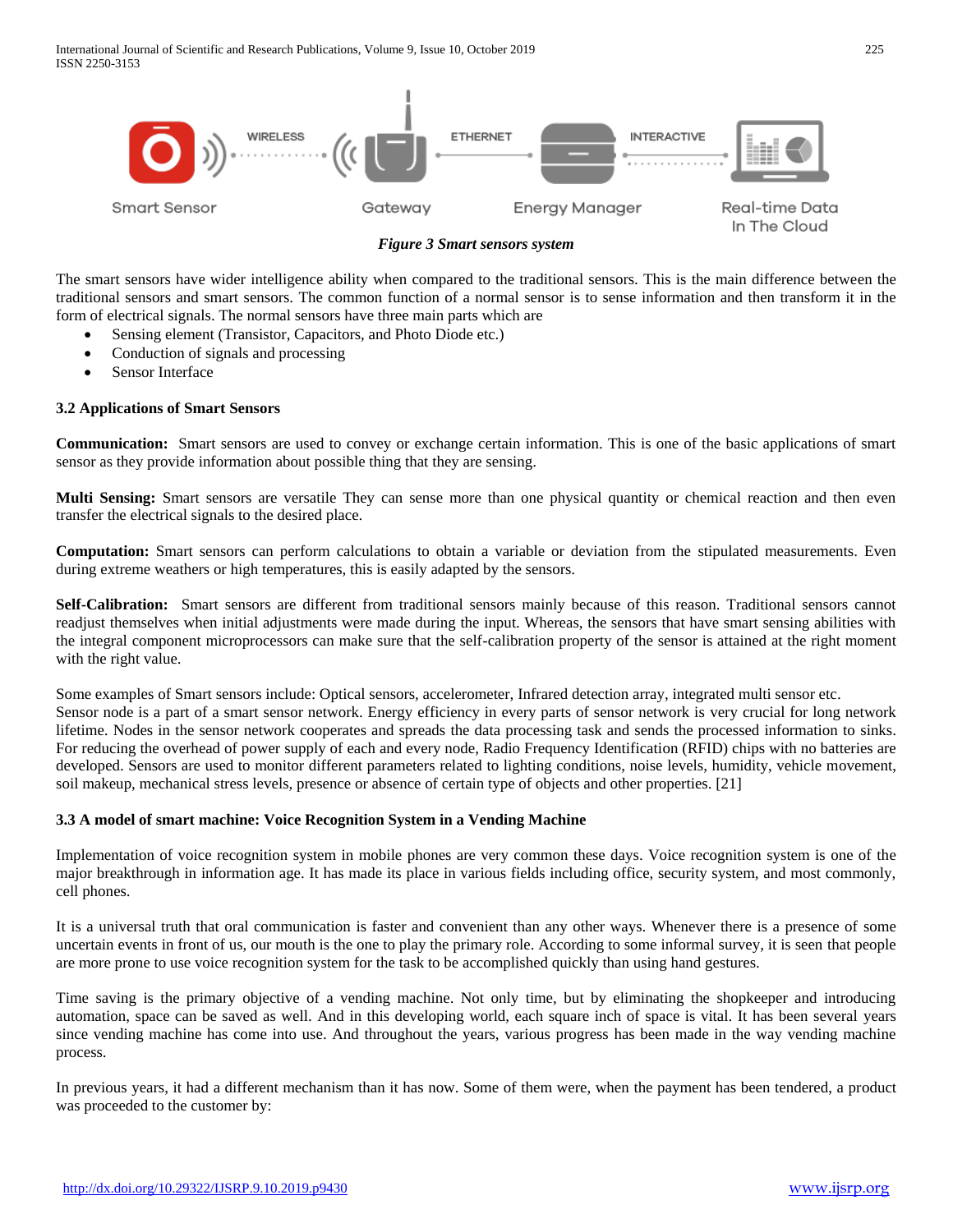- The machine releasing it in order for the product to leave its current position by opening of the compartment which might have been located at bottom of the compartment (like a small door).
- Unlocking of a door or drawer or turning of a knob.

In most of the cases of vending machines, products need to be prepared on spot. For example, coffee, or some other beverages. Much enhancement has can be seen now. As there are just simple buttons these days. And the payment procedure has taken a new level already, which is payment through cell phones using some simple application. Similarly, a progress can be made when ordering or choosing the product the customer desires.

As the customer or a pedestrian is felt in front of the vending machine by ultrasonic sensor, a microprocessor can be programmed and installed in the machine along with the speaker to greet the customer and letting the customer become aware that the machine is operating. After an input is given by the customer with his voice, the inbuilt voice recognition module takes the input and advances on the next step. Which is checking whether the voice matches the required frequency pattern of the words they need to say. After recognizing the pattern, machine does the operation, which is asking the customer for his final decision, i.e. asking ("Are you sure you want to order, for eg. Espresso"). After the second question, the customer as to answer for the one last time, which is saying yes or no. After receiving the required answer, the Machine asks the customer to complete the payment in order to make the required product, or to release the required product from the vending machine.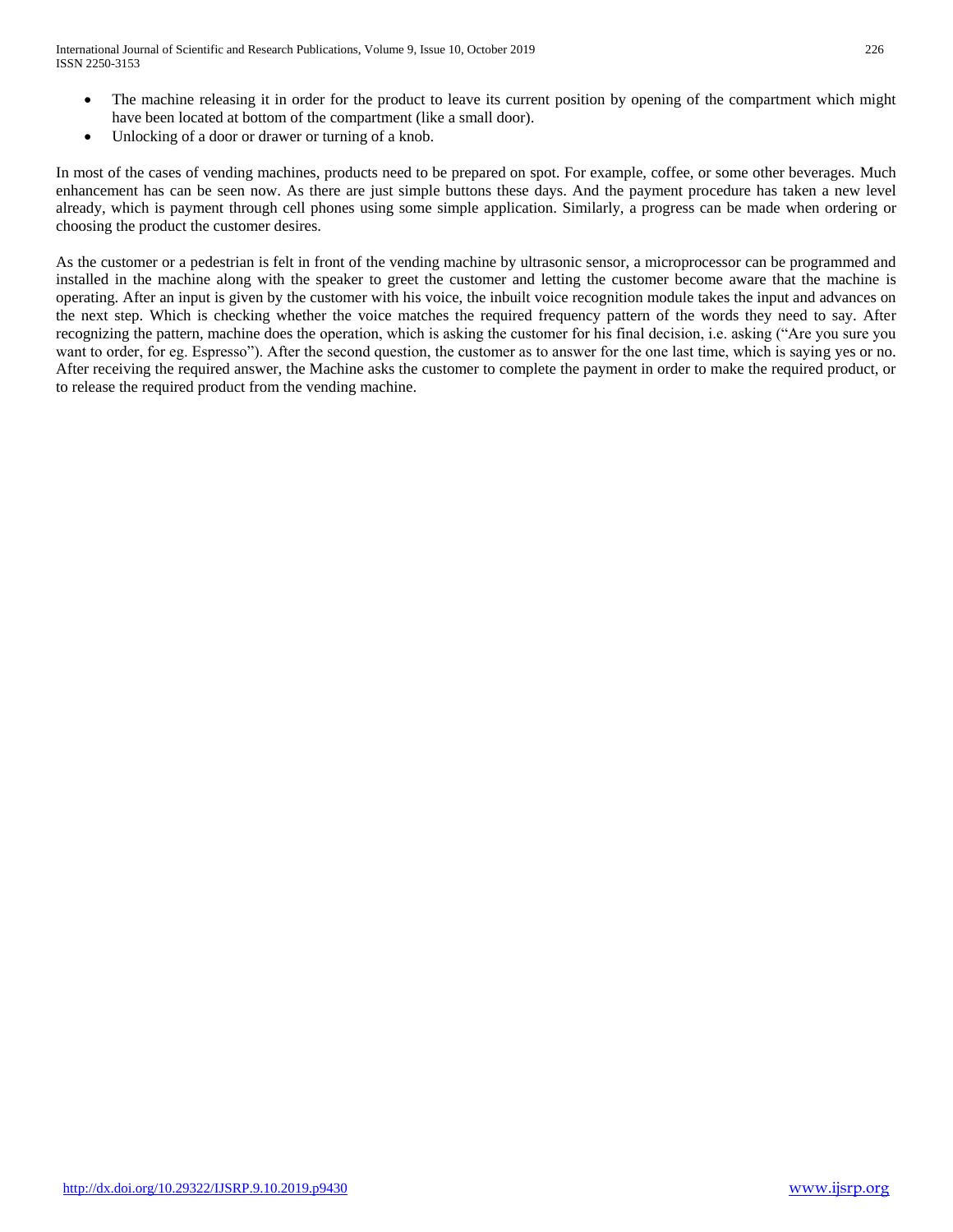#### IV. CASE STUDY: TEMPERATURE SENSOR EMBEDDED MILLING MACHINE

Milling machines are used to remove material from a workpiece by advancing the cutter into the workpiece at a certain direction. The cutter can also be held at an angle relative to the axis of the tool. Milling covers a wide variety of different operations and machines, on scales from small individual parts to large, heavy-duty gang milling operations. It is one of the most commonly used processes for machining custom parts to precise tolerances.

Milling machines often consists of different mechanical parts. And new generation milling machines are embedded with numerous electronic parts as well. Some of the electronic system poses open loop control system while some has closed control system. Statistical data can be generated with the installed sensors and computer. The data might include running temperatures, vibrations, inner viscosity, and so on. There happens to be a number of sensors and actuators in the new generation's machines. Hydraulic system in the milling machines are one of the most important part. Specifically, hydraulic cylinders. Temperature sensor can be used to get some sense of the temperature of the hydraulic oil and the condition of the oil as well as the operating performance.

## **4.1 Smart sensors in milling machine**

First of all, when it comes to milling machines, there are several factors that are required to be taken into consideration. Geometry and loading scenarios commonly employed in mechanical testing of materials are , a)tension, b)compression, c)indentation hardness, d)cantilever flexure, e)three-point flexure, f)four-point flexure and g)torsion. To perform all these actions, many things are required.

There are various equipments used for mechanical testin. The equipments range from simple, hand-actuated devices to complex, servo-hydraulic systems that are controlled via computer interfaces. A universal testing machine is a general purpose device that are used in common configurations. Modern test machines fall into two main categories: electro (or servo) mechanical (often employing power screws) and servo hydraulic (high-pressure hydraulic fluid in hydraulic cylinders). Digital, closed loop control (e.g., force, displacement, strain, etc.) along with computer interfaces and user friendly software are common. Different types of sensors are used to monitor or control force (e.g., strain gage-based "load" cells), displacement (e.g., linear variable differential transformers (LVDT's) for stroke of the test machine), and strain (e.g., clip-on strain-gaged based extensometers). Moreover, controlled environments can also be applied through self-contained furnaces, vacuum chambers, or cryogenic apparatus. Depending on the information required, the universal test machine can be configured to provide the control, feedback, and test conditions unique to that application. Even in this machine test, a hydraulic cylinders are used.

In this case, a hydraulic fluid in the hydraulic cylinders tend to last far longer than the fluid in the actual milling machines. As in the case of milling machines, the milling process is done more frequently and more number of times. Which means the operation or run time is much longer, which tend to heat up the fluid inside the cylinder. As the heat increases, the fluid inside the hydraulic cylinder loses its viscosity. And over time, as the viscosity of the fluid decreases, the smoothness of the system decreases and heats the inner surface resulting in small particles to erode. As this process keeps on going, replacement of the fluid must be done in order to run the machine smoothly and last longer.

But the problem in this scenario is that the operators are unaware of the time of replacement of the hydraulic fluid in a milling machine as it is one of the less frequently used equipment. So we need to figure out when to do such checkups and replacements.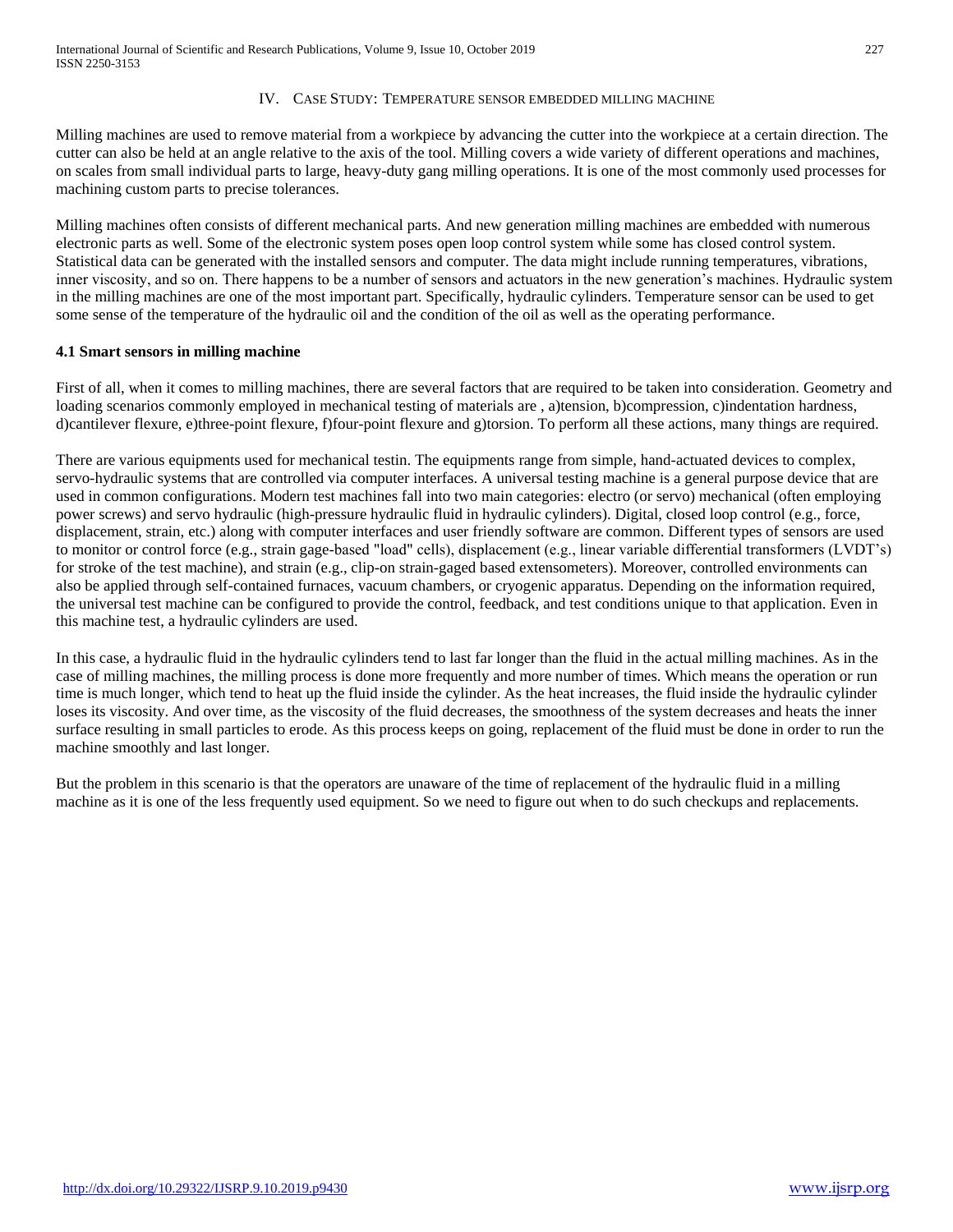

*Figure 1 Milling Machine and its parts*

# **4.2 Temperature sensor in hydraulic cylinder**

Although timely servicing can be considered but when it comes to running the machine in a perfectly mannered way, strict checkup must be performed. One of the way to figure out the time to replace the hydraulic fluid is by taking statistical data over time to ensure that each part is being monitored. And that can be accomplished by using temperature sensor in the hydraulic cylinder.

By installing a temperature sensor in the hydraulic cylinder, data on the temperature can be noted down. Under normal working condition, it gives normal reading. Which means, the temperature goes on increasing as the machine is operating. Under many runs, lowered viscous fluid erodes the internal part of the hydraulic cylinder resulting in more heat generation and deformation in the system. Heat gets generated more because of the minute particles which are produced during the operation of the machine and internal heat. If these things are neglected, more heat will be generated and finally result in system failure.

By installing temperature sensor, the operator will be notified of the condition of the machine. The operator can observe the data and make technical analysis on when the hydraulic fluid and the filter must be replaced. Sensor which will be connected in a microprocessor will be pre-programmed in such a way that as the mean temperature reaches a certain value for certain duration, it will inform the operator or the factory. For example, let's say under normal working condition, the mean temperature goes from 80 degrees to 120 degrees, which has a mean of 100 degrees. So the fluctuation happens in the standard mean deviation of 20. The same data can be taken into account. So as the fluid gets old, the temperature in the system tends to increase because of some particles inside it which has been further burned because of the heat itself. So when the time goes on increasing, after several thousand hours of operation, the temperature graph shifts from the mean of 100 to 120 or more. But for this example, let's say the mean becomes 120 degree Celsius. In this case the temperature increase can be seen. So as this value is recognized by the processor, by using if and else case in the programming, the operator can be made alert by using some communication devices or switch or some sort of actuators. The basic idea is to notify the operator about the situation using sensor and a program through the processor.

If in some case the operator does not desire to replace and check the fluid condition by himself, CPS (Cyber Physical System) can be implemented. By doing this, the machine manufacturer can be directly informed about the situation or the condition of their machine and they themselves can come and do the entire servicing including replacement of hydraulic fluid.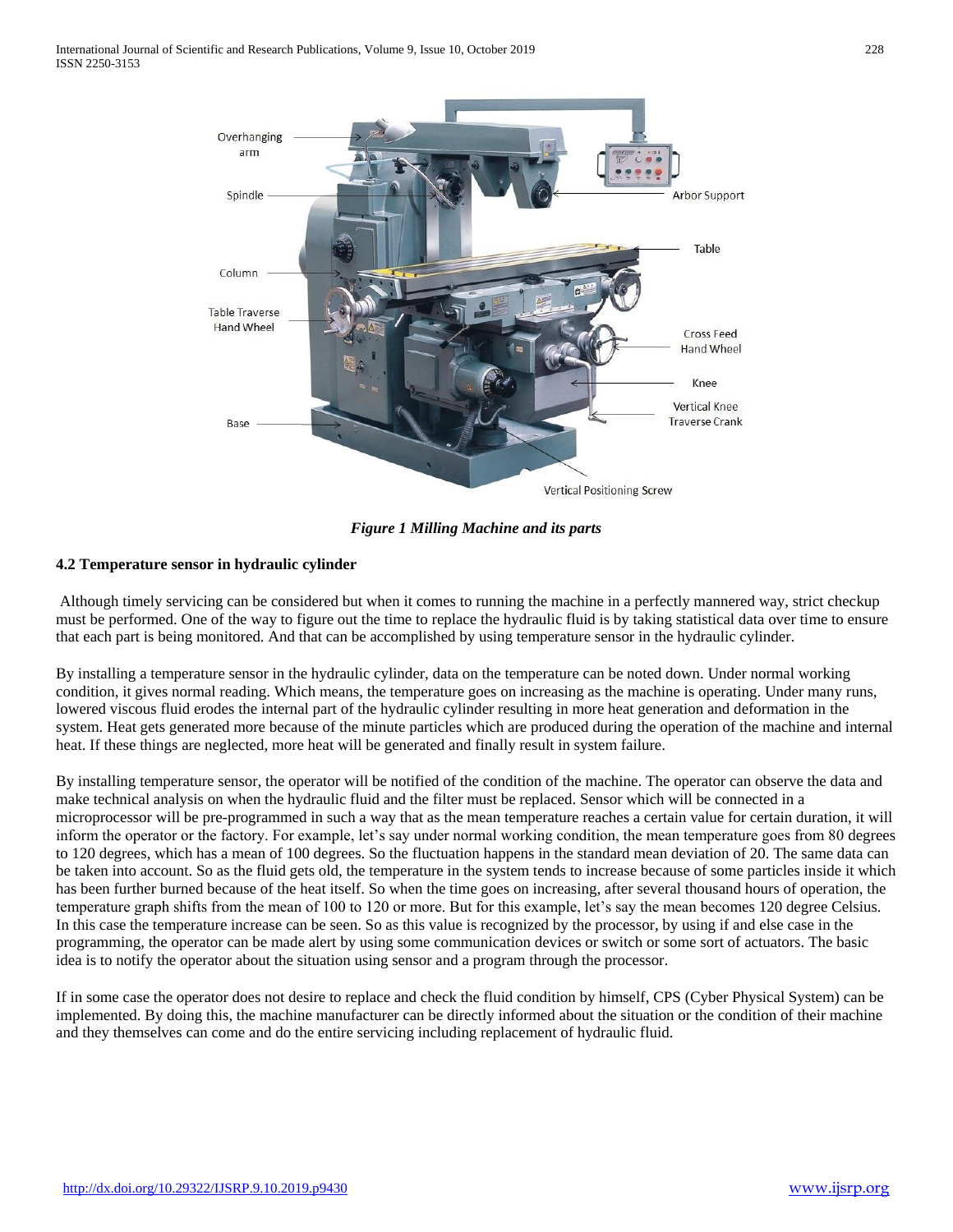## V. CONCLUSION

Analysis of the case study presented in this paper gave a conclusion that a machine can run in a perfectly mannered way when smart sensors are used. Smart sensors like temperature sensor, pressure sensor, or motion sensor can be embedded in a machine to enhance the performance of a machine. This paper is mainly focused on the study of the smart sensors and their role for a factory to be a smart factory.

Additional research will be required to better understand the complex spatial and temporal characteristics of the smart sensors. More researches should be done in embedding different sensors to make machines smart, thus making a factory smart.

#### ACKNOWLEDGMENT

The author would like to thank Professor Jain Bin Xue for his continuous support to write this paper. Finally, the author would also like to thank his friends and family for their invaluable assistance by giving him moral support and assistance.

#### **REFERENCES**

- 1. Dhungana, Deepak, et al. "Smart factory product lines: a configuration perspective on smart production ecosystems." *Proceedings of the 19th International Conference on Software Product Line*. ACM, 2015.
- 2. Corsi, C. "Smart sensors: Why and when the origin was and why and where the future will be." *Quantum Sensing and Nanophotonic Devices XI*. Vol. 8993. International Society for Optics and Photonics, 2014.
- 3. Dargahi, Javad, and Siamak Najarian. "Advances in tactile sensors design/manufacturing and its impact on robotics applications–a review." *Industrial Robot: An International Journal* 32.3 (2005): 268-281.
- 4. Robert, Michel, et al. "Smart sensors in flexible manufacturing systems." *Sensors and Actuators A: Physical* 37 (1993): 239- 246.
- 5. Huijsing, Johan H. "Integrated smart sensors." *Sensors and Actuators A: Physical* 30.1-2 (1992): 167-174.
- 6. Lee, Jay, et al. "Recent advances and trends in predictive manufacturing systems in big data environment." *Manufacturing Letters* 1.1 (2013): 38-41.
- 7. Lucke, Dominik, Carmen Constantinescu, and Engelbert Westkämper. "Smart factory-a step towards the next generation of manufacturing." *Manufacturing systems and technologies for the new frontier* (2008): 115-118.
- 8. Giachino, Joseph M. "Smart sensors." *Sensors and actuators*10.3-4 (1986): 239-248.
- 9. Sim, Sung-Han, et al. "Automated decentralized modal analysis using smart sensors." *Structural Control and Health Monitoring* 17.8 (2010): 872-894.
- 10. Favennec, J-M. "Smart sensors in industry." *Journal of Physics E: Scientific Instruments* 20.9 (1987): 1087.
- 11. Spencer, Billie F., Manuel E. Ruiz‐Sandoval, and Narito Kurata. "Smart sensing technology: opportunities and challenges." *Structural Control and Health Monitoring* 11.4 (2004): 349-368.
- 12. Najafi, Khalil. "Smart sensors." *Journal of Micromechanics and Microengineering* 1.2 (1991): 86.
- 13. Al-Ali, A. R., et al. "Wireless smart sensors networks overview." *Wireless and Optical Communications Networks, 2005. WOCN 2005. Second IFIP International Conference on*. IEEE, 2005.
- 14. Gervais-Ducouret, Stéphane. "Next smart sensors generation." *Sensors Applications Symposium (SAS), 2011 IEEE*. IEEE, 2011.
- 15. Quazi, M. T., et al. "Towards the smart sensors based human emotion recognition." *Instrumentation and Measurement Technology Conference (I2MTC), 2012 IEEE International*. IEEE, 2012.
- 16. Patra, Jagdish C., Cedric Bornand, and Pramod K. Meher. "Laguerre neural network-based smart sensors for wireless sensor networks." *Instrumentation and Measurement Technology Conference, 2009. I2MTC'09. IEEE*. IEEE, 2009.
- 17. Robert, Michel, et al. "Smart sensors in flexible manufacturing systems." *Sensors and Actuators A: Physical* 37 (1993): 239- 246.
- 18. Kamarthi, Sagar V., Surendra M. Gupta, and Vadde Srikanth. "Modeling smart sensor integrated manufacturing systems." *Gupta Publications* (2003): 72.
- 19. Chaudhari, Manali, and Srinu Dharavath. "Study of smart sensors and their applications." *International Journal of Advanced Research in Computer and Communication Engineering* 3.1 (2014): 5031-5034.
- 20. Ranky, Paul G. "Smart sensors." *Sensor review* 22.4 (2002): 312-318.
- 21. Sohrabi, Katayoun, et al. "Protocols for self-organization of a wireless sensor network." *IEEE personal communications* 7.5 (2000): 16-27